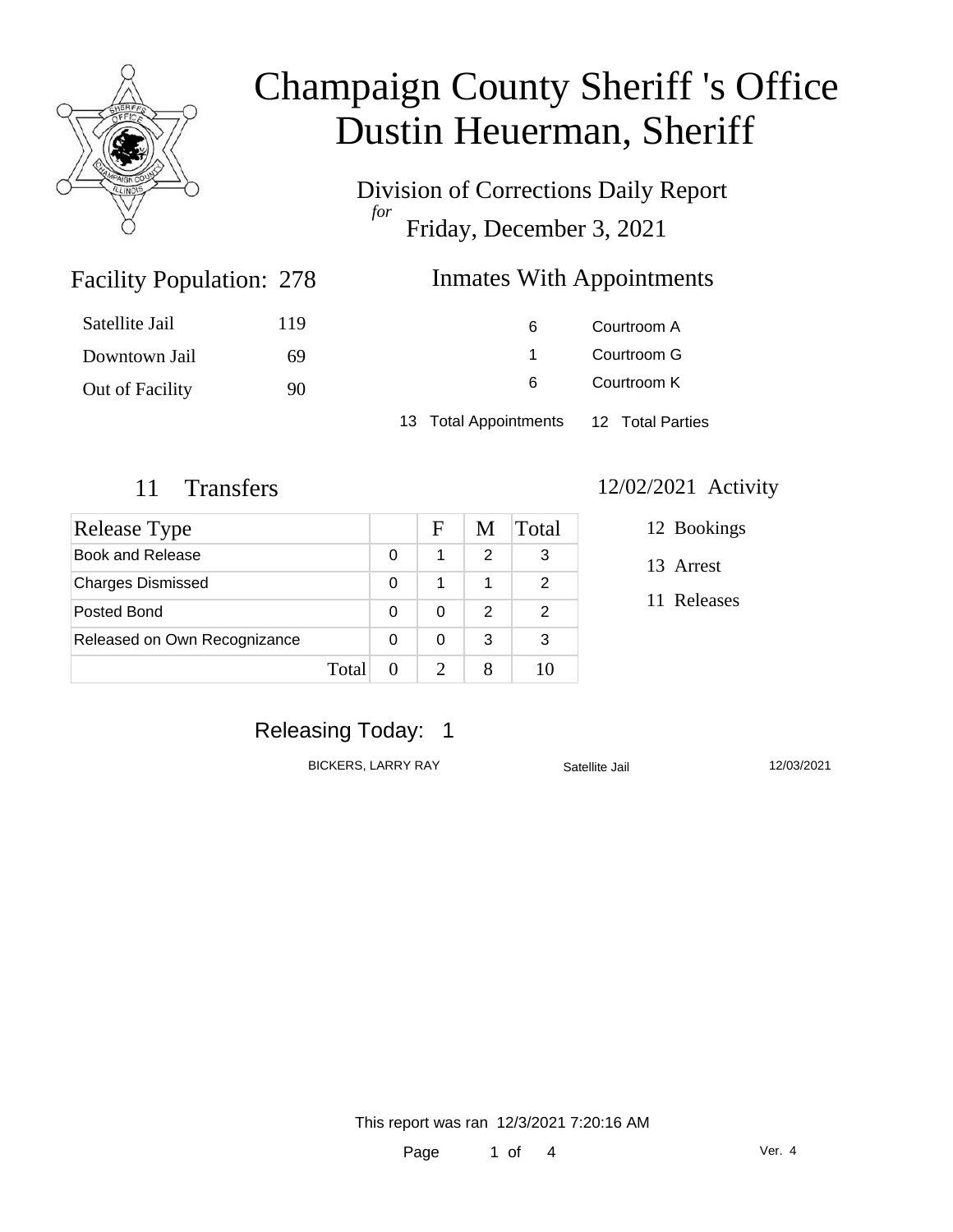

Division of Corrections Daily Report *for* Friday, December 3, 2021

### Custody Status Count

- Electronic Home Dentention 19
	- Felony Arraignment 8
		- Felony Other 5
	- Felony Pre-Sentence 7
		- Felony Pre-Trial 205
	- Felony Pre-Trial DUI 3
	- Felony Sentenced CCSO 3
	- Felony Sentenced IDOC 12
		- Hold Other 2
		- Hold Sentenced CCCC 1
		- Hold Sentenced IDOC 2
	- Misdemeanor Arraignment 1
		- Misdemeanor Other 1
		- Misdemeanor Pre-Trial 2
			- Petition to Revoke 2
			- Remanded to DHS 3
			- Traffic Arraignment 1
				- Traffic Pre-Trial 1
					- Total 278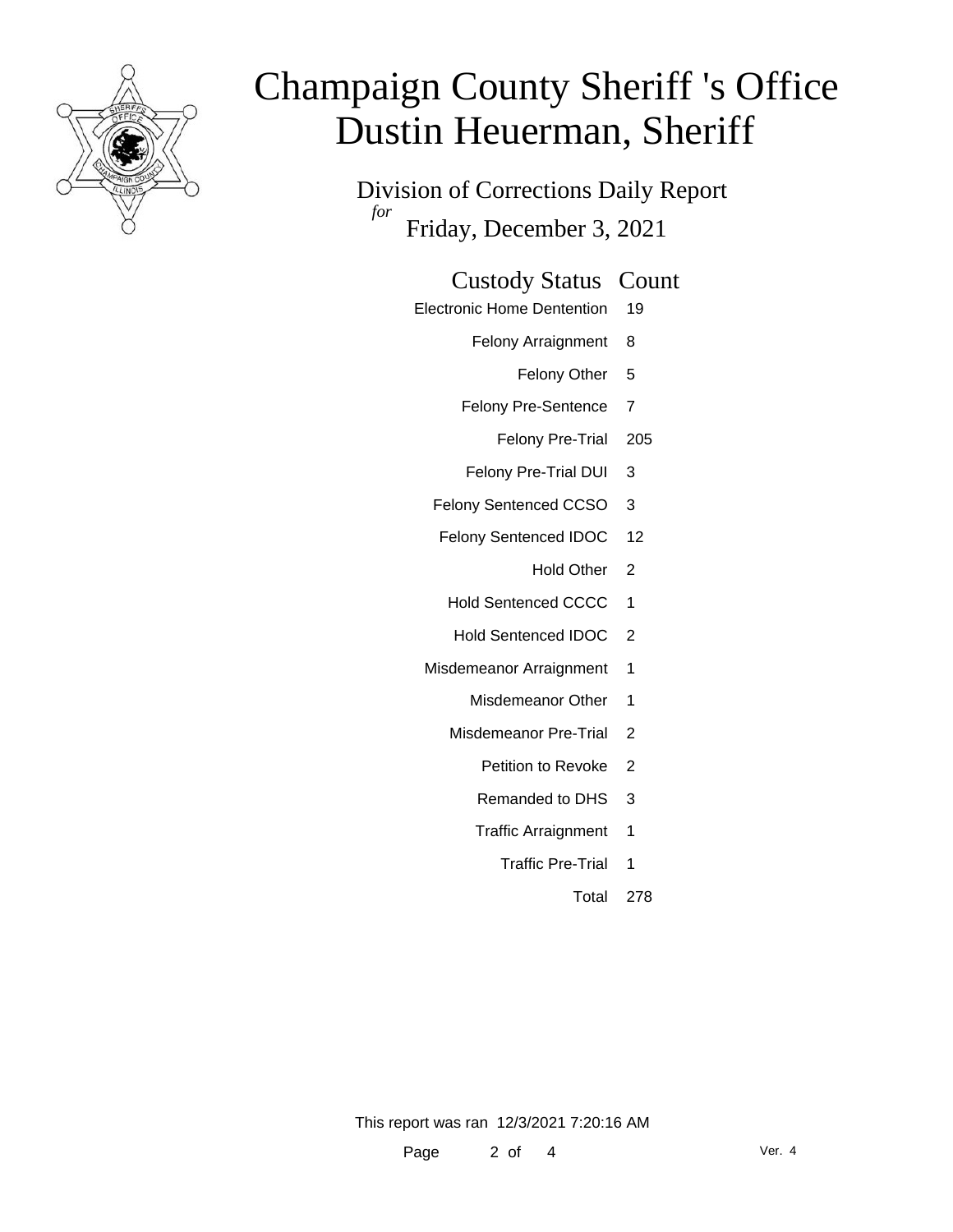

Division of Corrections Daily Report *for* Friday, December 3, 2021

# Inmates With Appointments

|             | Number of Records / Node |
|-------------|--------------------------|
| Courtroom G | 1 / Satellite Jail       |
| Courtroom K | 1 / Satellite Jail       |
| Courtroom A | 1 / Out of Facility      |
| Courtroom A | 1 / Downtown Jail        |
| Courtroom K | 1 / Satellite Jail       |
| Courtroom A | 1 / Satellite Jail       |
| Courtroom K | 1 / Satellite Jail       |
| Courtroom K | 1 / Satellite Jail       |
| Courtroom A | 1 / Satellite Jail       |
| Courtroom K | 1 / Satellite Jail       |
| Courtroom A | 1 / Downtown Jail        |
| Courtroom K | 1 / Downtown Jail        |
| Courtroom A | 1 / Out of Facility      |
|             | Location                 |

### **Transfers**

| <b>BOLTON, SKYLAR LEE</b>                     | Posted Bond                  | Satellite Jail  |
|-----------------------------------------------|------------------------------|-----------------|
| <b>BUCHHOLZ, DUSTIN ALLEN</b>                 | Released on Own Recognizance | Satellite Jail  |
| CAMPBELL, CARLA GISSELLE                      | Released on Own Recognizance | Satellite Jail  |
| DUNCAN, GARY ALLEN, Junior                    | Posted Bond                  | Satellite Jail  |
| EALY, TAUSHA LYNN                             | <b>Book and Release</b>      | Out of Facility |
| HENDERSON, PATRICK DARNELL                    | Book and Release             | Out of Facility |
| TATUM, JONATHON JOE LEE                       | Released on Own Recognizance | Satellite Jail  |
| THOMAS, GUYSHAWN L                            | Released on Own Recognizance | Satellite Jail  |
| TORRES, NICHOLAS MICHAEL                      | <b>Book and Release</b>      | Out of Facility |
| TYLER, RICRIANA ALLENIA                       | <b>Charges Dismissed</b>     | Satellite Jail  |
| WILLIAMS, TRAYSHAUN DEVONTA Charges Dismissed |                              | Downtown Jail   |

This report was ran 12/3/2021 7:20:16 AM